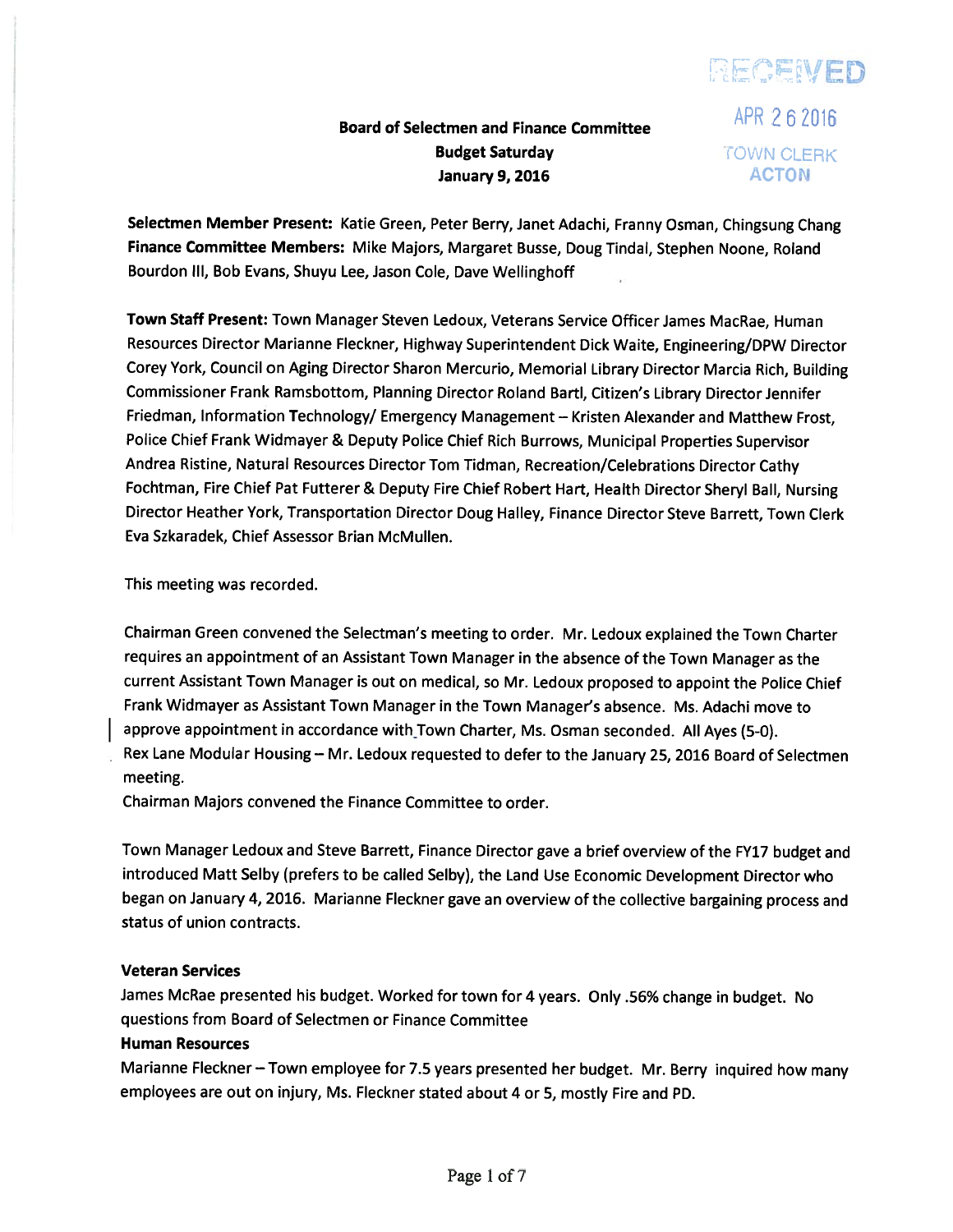Mr. Noone suggested that the town should pu<sup>t</sup> more money into tuition reimbursement than the current \$200.00. Ms. Green inquired about how much advertising is online and/or paper advertising depending on the position.

# Highway/Transfer Station/Recycling/Municipal Properties/Engineering

Corey York <sup>20</sup> years, Andrea Ristine <sup>20</sup> years, Dick Waite <sup>32</sup> years Engineering —

Highway — 98% toward salaries — increase 4.6%

Municipal Properties — down 2% overall most budget is salaries and buildings.

Finance Committee questioned <sup>a</sup> budget line item regarding Morrison Farm capital budget to approve for \$110,000? Ms. Green explained that it is not in the budget but potentially renovating the house using Habitat for Humanity and working with Morrison Farm Committee. Finance Committee member noted that there was already \$125,000.00 into the house for renovation. What is the need for additional money for renovations. Mr. Ledoux pointed there is an asbestos issue that needs to be cleaned up before continuing renovations. Habitat (for Humanity) is very interested in the house. Meeting with Morrison Farm Committee next week regarding the house and with Habitat (for Humanity). Electricity and <sup>p</sup>lumbing not up to code. Finance Committee noted that it seems that for \$200,000 you could build <sup>a</sup> new house. Ms. Ristine stated that the Historical District

Commission/Historical Commission will not let us knock it down. Mr. Ledoux added that once the purchase of Harris Street property is completed, the shed will be moved to that location.

Roland Bourdon – reduction of trash to 40% - why is the budget up for it? Mr. York explained the need to ge<sup>t</sup> <sup>a</sup> full year of PAYT under the belt to see what the total amount will be and not to cut the budget too much to ge<sup>t</sup> <sup>a</sup> full assessment.

Mr. Bourdon inquired if the swap shed is going to be re-opened. Mr. York explained that the swap shed is closed in the winter — volunteers operate it.

Ms. Adachi noted that it still seems to be misunderstanding with people on who pays for the cost of the transfer station. Users need to understand that it's the users that do.

Ms. Adachi inquired about the Windsor building and if the Citizen Library is still being used for storage as well — Ms. Ristine affirmed it was.

Ms. Adachi inquired to Ms. Ristine if someone has filled your previous position —there is <sup>a</sup> temporary employee for now.

Ms. Osman inquired to Mr. York if he considered having an electronic application to repor<sup>t</sup> potholes, etc. Is that something you would consider (public view of requests).

Mr. Bourdon noted that Town Hall has full flush toilets vs. less water toilets and how about the Asa Parlin house for <sup>a</sup> Habitat for Humanity project? Ms. Ristine noted that the Town Hall has the lowest of water bills, and the Asa Parlin house is an unsafe structure to enter.

Sewer — 1.7 million budget — increase of 1.2% have some capital items — bike lane safety study looking to set up <sup>a</sup> feasibility study, second South Acton commuter lot landscaping, third Prospect and Main traffic study, new utility truck, parker street bridge, painting of Town Hall, street lighting — out of energy efficiency fund, yar<sup>d</sup> tractor for transfer station, sewers — ongoing capital replacement program going on there (equipment replacement, pumping and storage)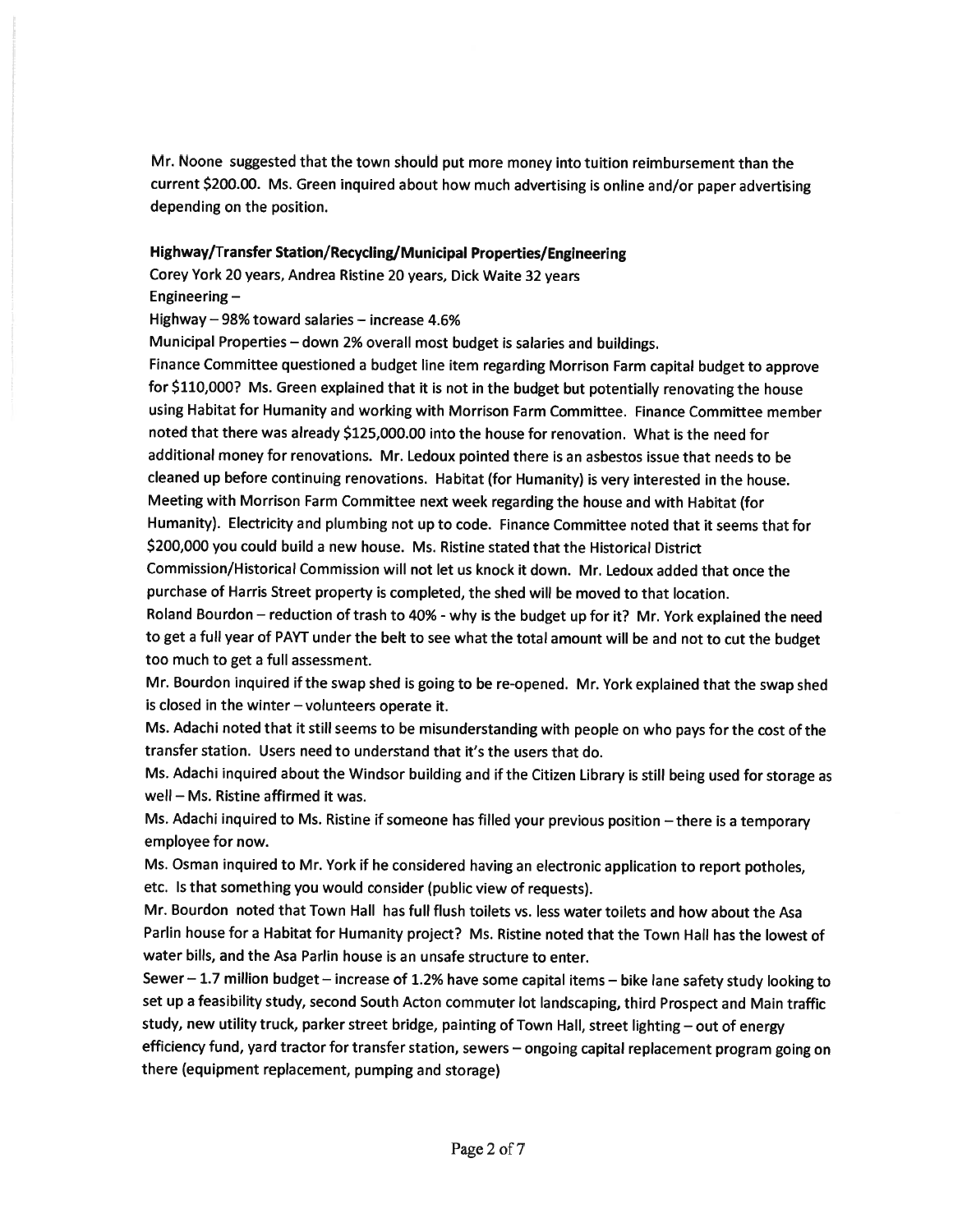Mr. Wellinghoff — train station — termination of the rail trail on the south side would be cost saving for the landscaping

Ms. Woolley Busse — re train station landscaping, what is the total parking lot fund and is it going toward the transportation fund? Mr. York - not sure what the fund is but looking at 5 year plan re potential. MB --what is the amount. Mr. Barrett — we will look into what the exact balance. MB there are limited uses to the parking lot fund.

Town Hall painting —at some point there was suggestion cwas that <sup>g</sup>ift source would cover cost — what is a gift source? Ms. Ristine - it was not a gift source, it was CPC funding. Mr. Ledoux - There was a gift source of about \$3000.

Mr. Bourdon — how much to paint the historical colors vs. white

Mr. Evans —previously purchased police cruisers from the parking lot fund — can we still do that? — Mr. Ledoux — no, there are specific laws that indicate how to use the money to purchase items.

Ms. Adachi — Parker St bridge — hope to do it dry weather, so during the summer? — Mr. York -yes. Ms. Green — Prospect and Main study — what happened to the Acton center study? — waiting for more public comment, looking to make <sup>a</sup> presentation in late fall. The tool trucks — are they being turned in? — Mr. Waite — yes and will be keeping them locked down

#### Council on Aging

Sharon Mercurio — 5-year employee.

Ms. Wooley Busse — total number of seniors? — SM —4489

Capital Items — SCSC asking for \$300,000 design funds for new Senior Center

Mr. Noone – last time we asked for  $\frac{1}{2}$  for design, it was declined. Why are we bonding now – requires 2/3 this time? Mr. Barrett —we can legally bond cost over <sup>5</sup> years and there are other proposals on the table as well. It is legal to bond design costs. SN — what if that fails? SB — valid point why you wouldn't consider bonding.

Mr. Wellinghoff — where do you draw the line on what is bonded and what is not? SB — lot that goes on — sit with <sup>a</sup> spending total that we want to hit. Every year we look at capital projects that are bought before —this project is ready to move forward. Mr. Evans —surprised the cost has doubled in <sup>a</sup> year. Combining <sup>3</sup> services at the facility. Abandoning the Audubon location. Ms. Green — if Town Meeting <sup>2017</sup> approves the building it won't happen overnight, the current location is being considered for the Recreation Department in the future. Mr. Tindal would like to see some sort of business <sup>p</sup>lan with the projection of senior usage in the future. Consider renting <sup>a</sup> space for ten years then see if usership and location works, then renew the lease.

#### Acton Memorial Library

Marcia Rich —

#### Building

Frank Ramsbottom —9 year employee.General fund — purchasing notebooks (electronic tablets). Slight increase in office supplies. Revolving funds — same as last year.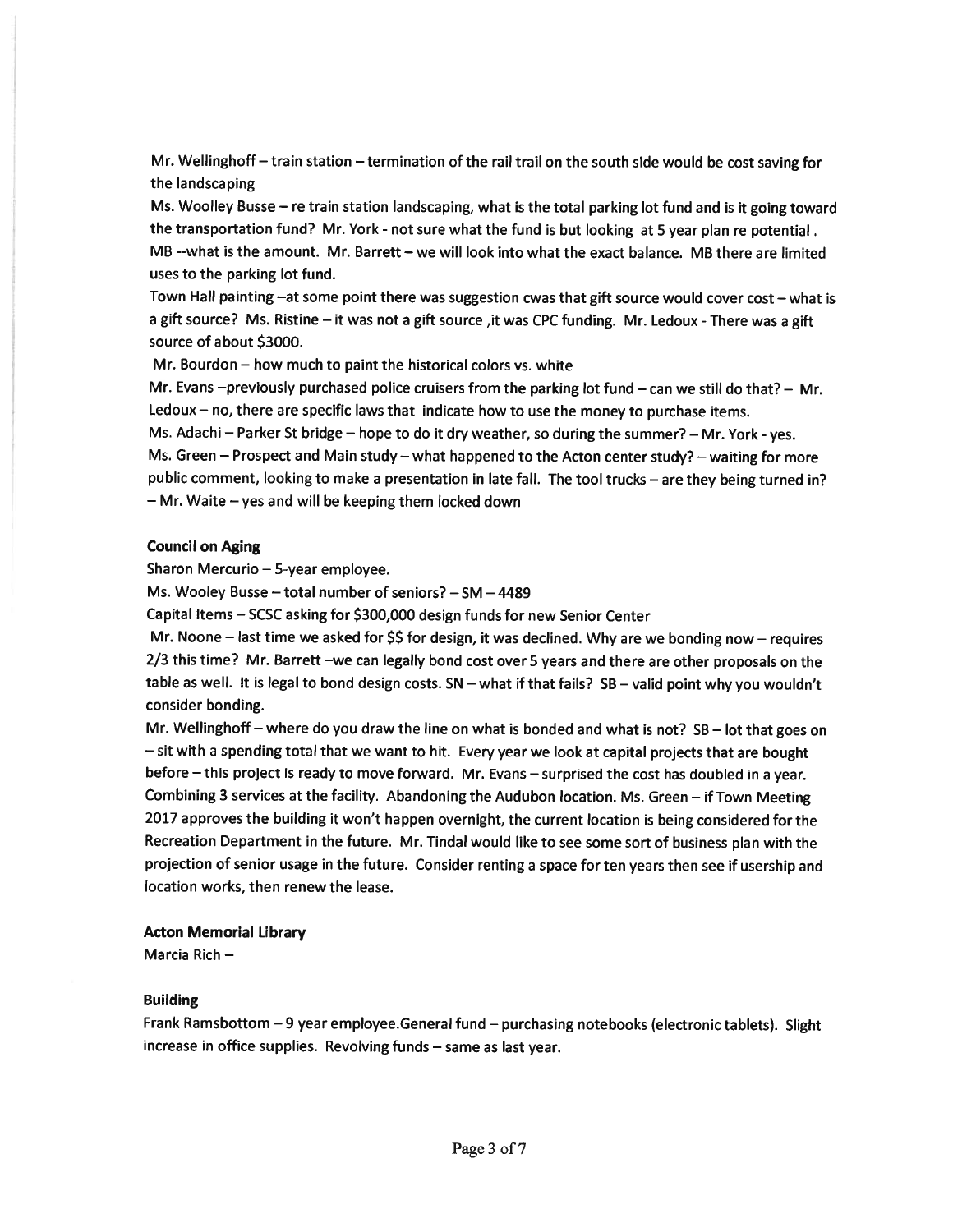## Planning/Zoning Board of Appeals

Roland Bartl presented his capital project of the Kelly's Corner Design Project. Mr. Noone — expec<sup>t</sup> rest of the funding will be paid for federal and state — Mr. Bartl stated that that is the expectation. Mr. Noone asked how long on the waiting period on the TIP — Mr. Bartl - rail trail took longer than expected. Goal is to have design completed in roughly 5 years and construction to begin immediately after as soon as the TIP funding comes through. Project does not include underground utilities — it would substantially increase the cost, likely double the cost.

Operating budget — no change

## Citizen's Library

Jennifer Friedman —9 years — budget not changing. Ms. Osman inquired how Citizen's Libraryuses Windsor Building. — Ms. Friedman stated that the library uses the first floor of the Windsor building for book sales.

#### Town Manager

Steve Ledoux —8 years — Salary budget consists of Town Manager and Assistant Town Manager, moved Community Service to Manager budget due to her location next door and better involvement with her services.

Mr. Tindal noted that the Manager Department has spen<sup>t</sup> \$175,000.00 on legal fees with regard to the Walker property — Mr. Ledoux would have to confirm total. Mr. Tindal inquired if there was anything in the works that will drive up legal fees in the future. Mr. Ledoux stated possible land purchases in the future — it is <sup>a</sup> guess. Nothing we anticipate at this point. Ms. Adachi noted that Board member salaries remain the same.

# Information Technology/Emergency Management

Kristen Alexander — 15 years — increase in encumberances due to the nature of IT services. Many projects require <sup>a</sup> purchase order up front and spend as invoices come in. Mr. Tindal— when will the IT update committees on the website? Matt Frost — will make <sup>a</sup> note to have the committees updated on the Town website

Matt Frost —3 years - increase in MIS equipment, telephone line Emergency Management budget

# Police/Dispatch/Animal Control Officer

Frank Widmayer —39 years

Rich Burrows —3 years — presented the police budget — call volume up 3900 from 2014 (26,700). 91% of budget is personnel. Overall budget reduced by 1.6%.

Ms. Wooley Busee — what is driving the increase in call and the nature — Mr. Burrows stated 250000 calls coming in for assistance and staff in the field that come across during <sup>a</sup> shift, increase in substance abuse — <sup>12</sup> drug overdoses and <sup>2</sup> deaths and <sup>7</sup> saves with narcan. Received <sup>a</sup> gran<sup>t</sup> for <sup>a</sup> jail diversion program and works with the town of Acton. Increase in domestic violence.

Ms. Green inquired if the school detail officers are funded by school or through police, Mr. Widmayer stated it is funded by PD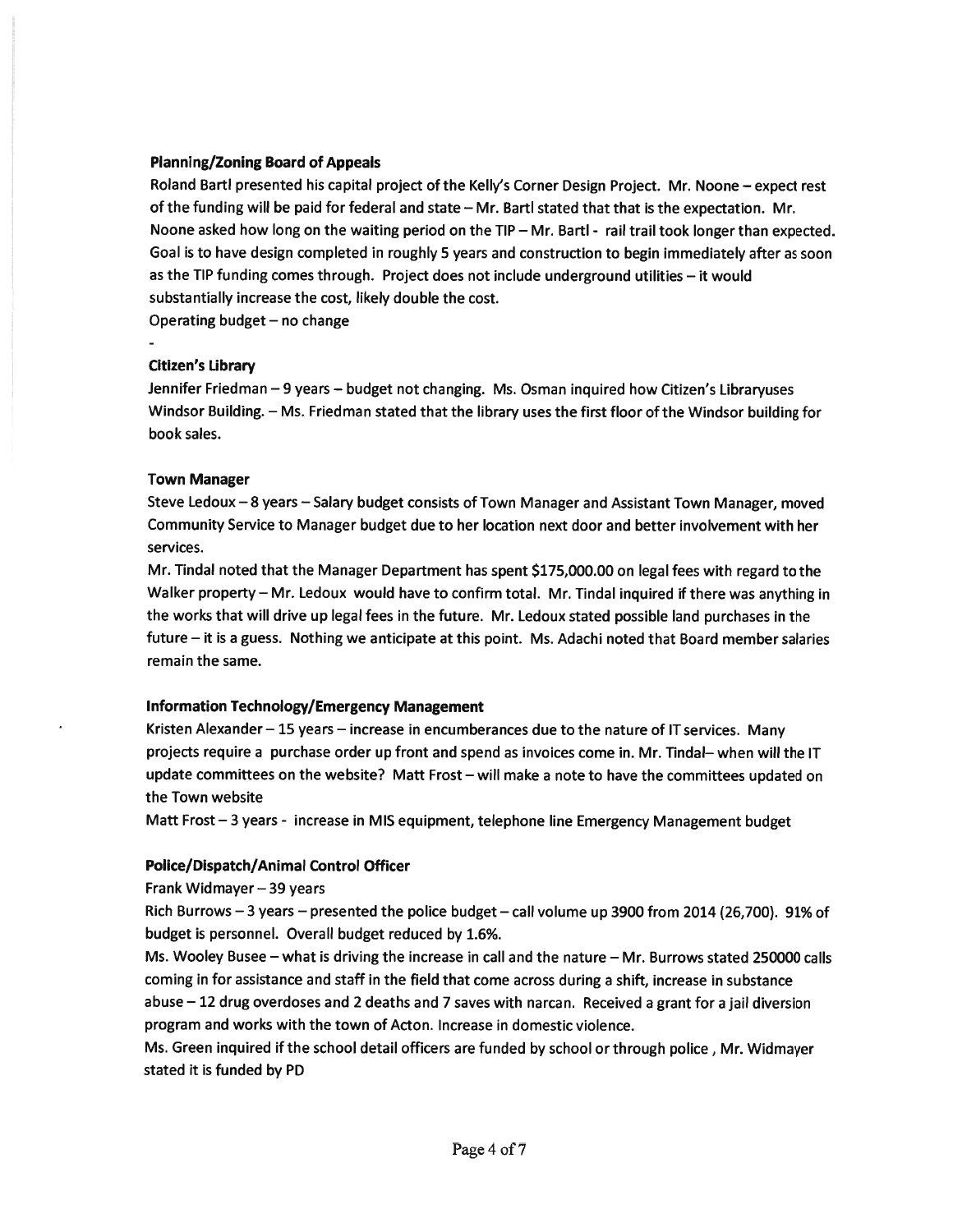#### Natural Resources/Cemetery

Tom Tidman — 27 years — presented the budget for Natural Resources — increase in water due to installation of new community garden in South Acton, <sup>a</sup> onetime increase for <sup>a</sup> <sup>p</sup>low to pu<sup>t</sup> on their tractor to <sup>p</sup>low the walking path at NARA, and <sup>a</sup> purchase of <sup>a</sup> F350 truck for cemetery to replace aging vehicle

Mr. Berry inquired if the new community garden will be open in Spring — Mr. Tidman stated no. Mr. Majors inquired if there has been <sup>a</sup> reques<sup>t</sup> for <sup>a</sup> dog park, Ms. Fochtman stated that we (Natural Resources) have had 2, there is an unofficial one at Great Hill not run by the town. Mr. Tidman noted that he is open for discussion on logistics of location of one and who will oversee it.

Cathy Fochtman —9 years — presented the Celebration budget. No further questions.

#### Fire

Pat Futterer - 3 years -presented his budget General Fund / Capital Fund Items Robert Hart — 28 years

Mr. Majors ask if based on businesses in Actonthe Fire Department/Police Department were equipped to handle emergencies? Mr. Futterer stated yes, but not for Hazardous Materials and that thay have to call the state team, but do have <sup>1</sup> employee that is trained in special HazMat conditions.

Mr. Bourdon asked the age of the truck and the ambulance. Mr. Futterer stated that Engine is 16, but can't remember the age of the ambulance.

Mr. Bourdon inquired if the Fire Chief wanted to replace the command vehicle with the same size vehicle?

Ms. Wooley Busse inquired about how many fires the Fire Department responded to. Mr. Futterer stated approximately 5000 calls per year, 1500 ambulance, 90 were fire calls, 8 were full fires. Mr. Noone asked what percen<sup>t</sup> of calls are for North Acton, Mr. Futterer responded 45% Ms. Green noted that ALS services haven't happened, and Mr. Ledoux responded that Town commenced bargaining with fire union in 2013 and reached an agreemen<sup>t</sup> in fall of 2014, and the ratification did not pass. They recently changed counsel.

#### Health

Sheryl Ball —27 years

#### Nursing

Heather York — <sup>11</sup> years. Mr. Noone noted that revenue from patient visits is under \$200,000 per year down from where it was <sup>a</sup> couple years ago and wondered if the marketing effort was having any impact. Ms. York stated that personne<sup>l</sup> increase line is to coverage for the weekends. And running at \$144,000 for revenue currently. Ms. Wooley Busse questioned if the marketing is having an effect. Ms. York stated that the marketing taskforce began this pas<sup>t</sup> February and has published <sup>a</sup> <sup>3</sup> page FAQ published on the website. Can't really comment if the marketing is working since it just began earlier this fall. Our referrals are increasing.

Mr. Tindal stated that it is premature to pass judgment this early.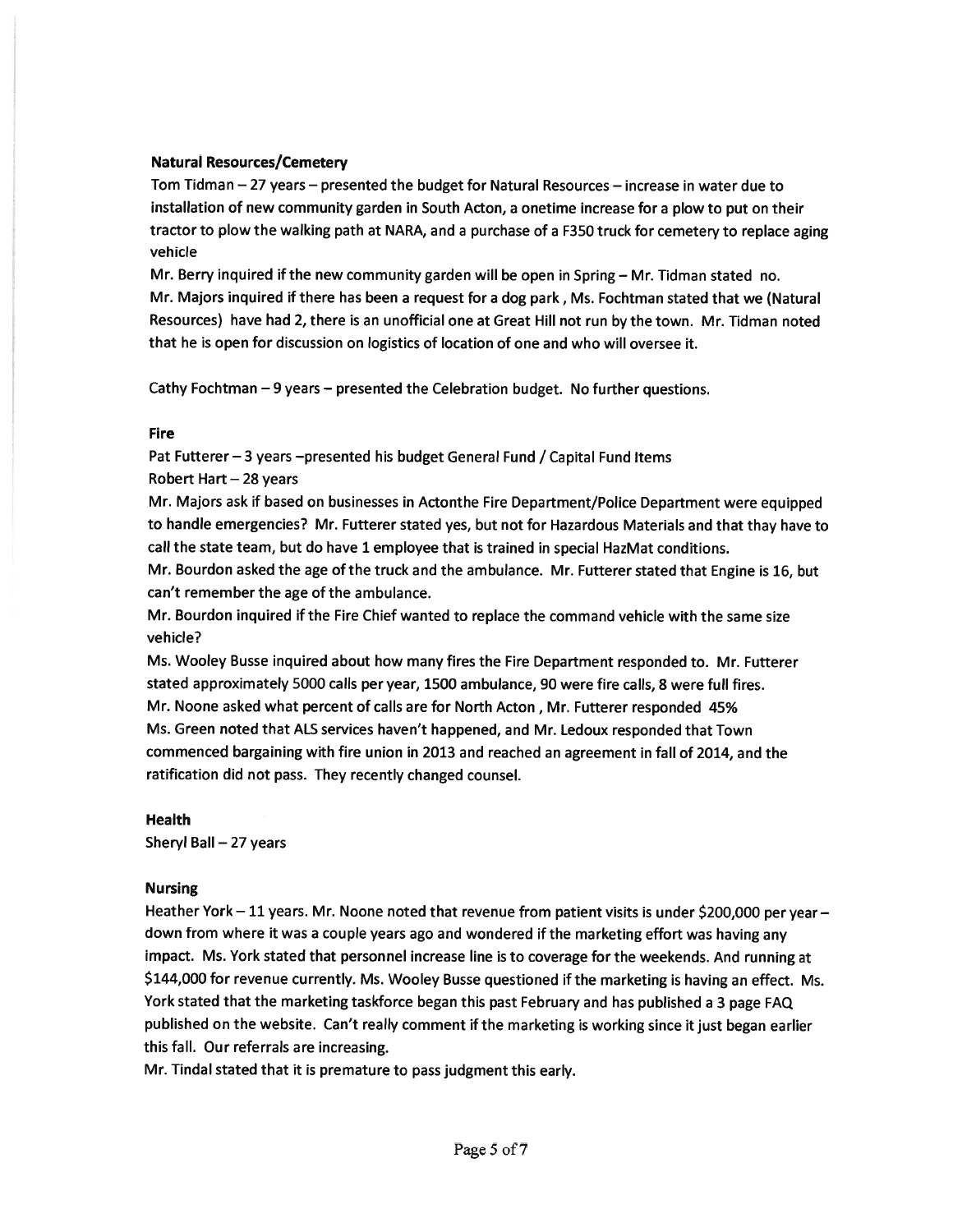#### Transportation

Doug Halley —38 years. Mr. Halley gave his budget presentation. Ms Wooley Busse — parking fund and uses — only can be used for the rail shuttle — Mr. Halley - transport that goes to train station. MB - \$116,000 from parking fund, rail shuttle is \$100,000, assuming rail shuttle bring in most fees. Mr. Halley — yes. MB -Rail shuttle is popular does it make sense to raise fees? Mr. Halley - after the fees are raised we would have to assess if charging the right fees. MB - What is the ridership of CAT - Mr. Halley-40 riders <sup>a</sup> week. We haven't pus<sup>h</sup> it too much just wanted establish <sup>a</sup> route now moving forward with more publicity. Mr. Evans stated that the MBTA covers 50% andTransportation is covering less than 5% -where is this going be in 5-10 years? Ms. Green noted there is hope for increase in ridership — not anticipating it to ge<sup>t</sup> to 50%.

Revolving fund — Ms. Busse inquired on what Acton money is paying for in the \$325,000. Mr. Halley responded that Acton pays \$15,000.

Ms. Osman clarified that for years the Town has been spending money on door-to-door services — the improvements is now we have dispatch available from  $8:30 - 4$ . Transportation is now available for not just seniors and people with disabilities.

## Finance (Accounting, Town Clerk/Elections, Assessors, Collector, Finance Director)

Eva Szkaradek — <sup>21</sup> years —Most of the budget has shifted to the Finance Department budget, so overall budget has decreased. Election budget has decreased — budgeted for <sup>5</sup> nights for TM so dropped to <sup>3</sup> nights.

Lisa Krauss —22 years — no real changes — only increase is <sup>4</sup> FTE increase in steps and COLA. Brian McMullen —24 years

 $=$ 

Steve Barrett — <sup>16</sup> years — collector budget 1.05% increase, 2.5 FTE, Finance Director budget — 40% of spending is in Finance, lot of costs are housed there — budget up 3.5%

Mr. Noone inquired about the Middlesex Retirement Board pension and if it is still correct. Mr. Barrett stated that it was moving along at <sup>a</sup> 6.5% funding level.

Steve Ledoux— Capital Planning Committee Charge — looking for something that incorporated regional schools into the charge — pu<sup>t</sup> together <sup>a</sup> draft charge. In volume <sup>2</sup> of electronic budget, page 304. Ms. Busse questioning why you would need the school Superintendent included. School was looking to do the same type of committee. Does like the charge the way that it is.

Mr. Noone likes the charge — need to <sup>g</sup>ive people the opportunity to make decisions on the large capital projects coming through the best way to spen<sup>d</sup> the money.

Mr. Berry mentioned that putting school finance director on committee is <sup>a</sup> goo<sup>d</sup> idea.

Mr. Ledoux stated that the committee would make the recommendations what capital projects (that are over \$100,000) would be funded each Fiscal Year.

Ms. Adachi moved to adjourn, Ms. Osman seconded. All Ayes (5-0)